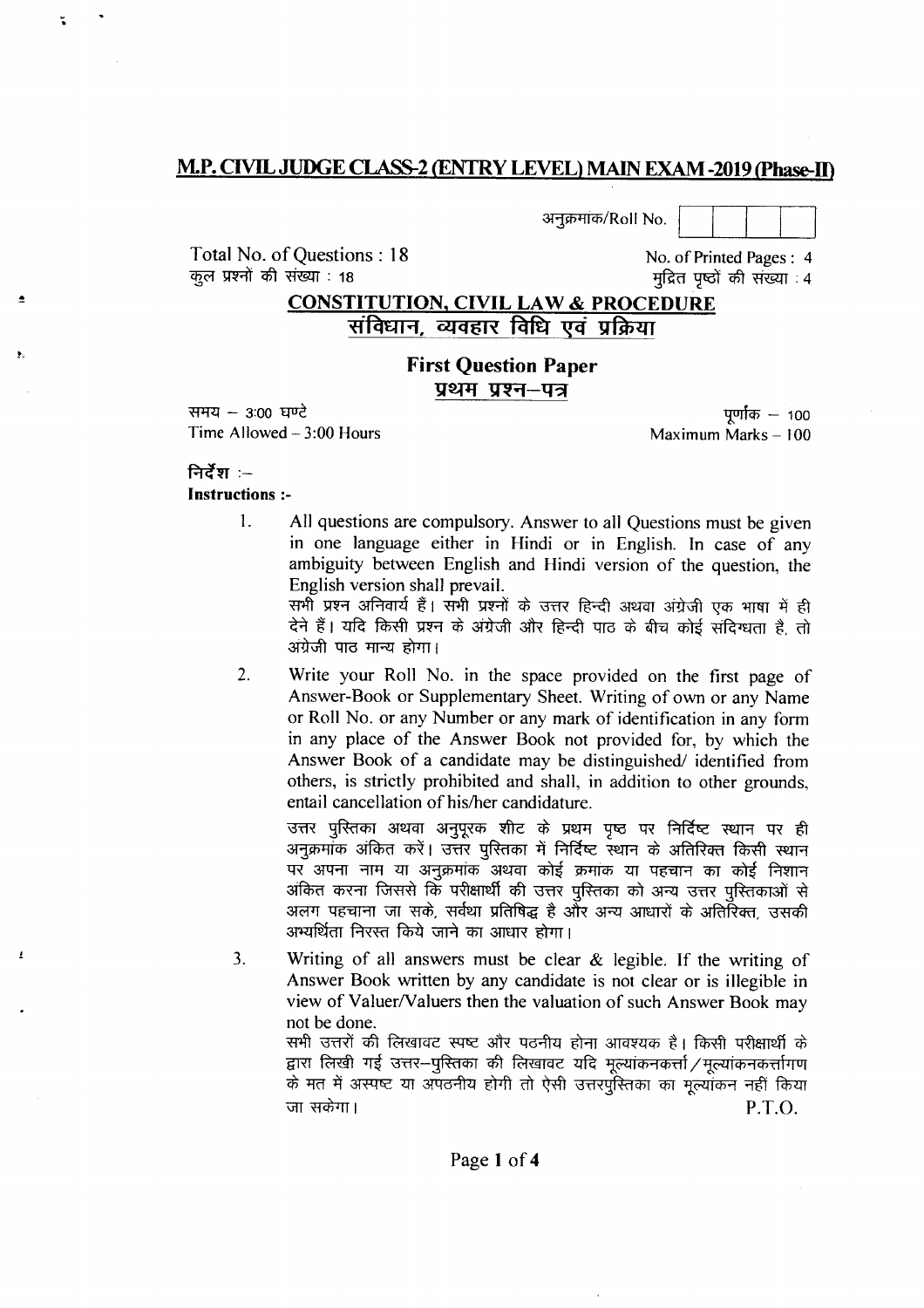| Q.No.<br>प्र.क्र.                                                 | Question / प्रश्न                                                                                                                                                                                                     | Marks/<br>अंक |  |
|-------------------------------------------------------------------|-----------------------------------------------------------------------------------------------------------------------------------------------------------------------------------------------------------------------|---------------|--|
|                                                                   | <b>CONSTITUTION OF INDIA</b><br>भारत का संविधान                                                                                                                                                                       |               |  |
| 1.                                                                | Discuss right to freedom of religion under constitution of<br>India and explain it's limitations.<br>भारतीय संविधान के अन्तर्गत प्रदान की गई धार्मिक स्वतंत्रता की विवेचना करें<br>एवं इसकी सीमाओं की व्याख्या करें ? | 8             |  |
| $\overline{2}$ .                                                  | Describe the Fundamental Duties provided under the<br>Constitution of India?<br>भारत के संविधान में प्रावधानित मूलभूत कर्तव्यों का वर्णन कीजिए ?                                                                      | 4             |  |
| 3.                                                                | Describe "Preamble of Constitution of India" in brief.<br>''भारतीय संविधान की उद्देशिका'' के विषय में संक्षिप्त में विवरण दीजिये।                                                                                     | 4             |  |
| <b>CIVIL PROCEDURE CODE, 1908</b><br>सिविल प्रक्रिया संहिता, 1908 |                                                                                                                                                                                                                       |               |  |
| 4.                                                                | Explain the law relating to transfer of decree to another Court<br>for execution?<br>निष्पादन के लिए किसी अन्य न्यायालय को आज्ञप्ति के अंतरण से संबंधित विधि<br>की व्याख्या करें।                                     | 8             |  |

- Discuss legal provisions relating to appointment  $&$  duties of  $\overline{\mathbf{4}}$ 5. Receiver? When collector may be appointed as Receiver? रिसीवर की नियुक्ति एवं कर्तव्यों से संबंधित विधिक प्रावधानों की विवेचना करें? कब कलेक्टर रिसीवर के रूप में नियुक्त किया जा सकता है?
- Discuss the scope of "cross-objection" under order 41 Rule 22 6  $\overline{4}$ of the CPC? आदेश 41 नियम 22 सी.पी.सी. के अधीन "प्रत्याक्षेप" की विवेचना कीजिए ?

# **TRANSFER OF PROPERTY ACT, 1882** संपत्ति अंतरण अधिनियम. 1882

Describe the law relating to Gift. When Gift may be  $7<sub>1</sub>$ 8 suspended or revoked? दान से संबंधित विधि का वर्णन करें। कब दान को निलंबित या प्रतिसंहृत किया त्ना स्मक्तना है?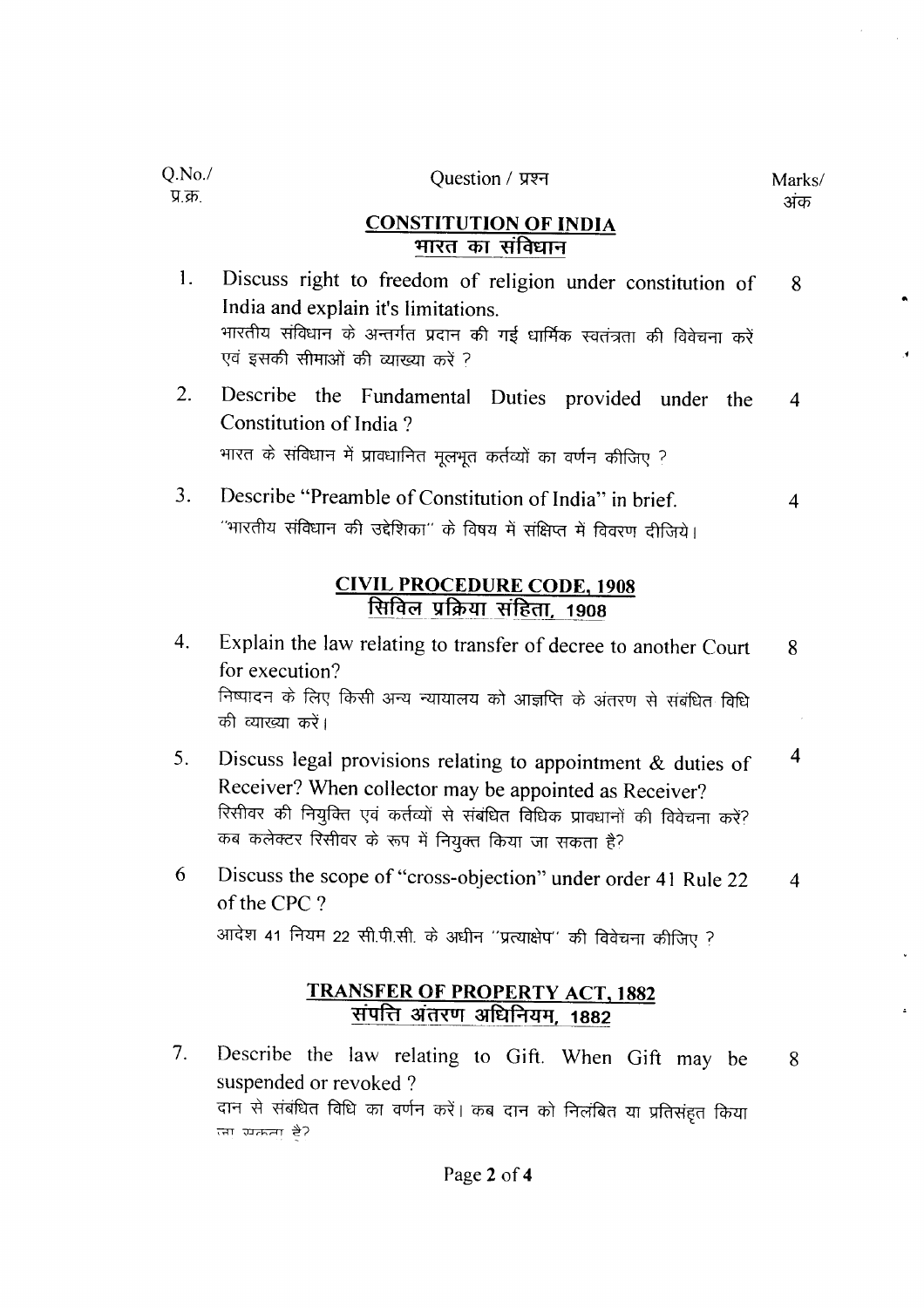8. What is "Actionable Claim" & how it can be transferred? अनुयोज्य दावे क्या हैं और यह किस प्रकार अन्तरित किए जा सकते हैं?

 $\overline{4}$ 

 $\overline{4}$ 

 $\overline{4}$ 

9. What is rule against "perpetuity"? "शाश्वतता" के विरूद्ध नियम क्या हैं ?

#### **INDIAN CONTRACT ACT, 1872** भारतीय संविदा अधिनियम, 1872

- "An agreement to do an act impossible in itself is void."  $10.$ 8 Referring this statement, explain the 'doctrine of frustration' and the specific grounds of frustration. "वह करार, जो ऐसा कार्य करने के लिए हो, जो स्वतः असंभव है, शून्य है।" इस कथन के सन्दर्भ में 'असम्भवता के सिद्धांत' को स्पष्ट कीजिए और असम्भवता के विशिष्ट आधारों को बताइए।
- 11. Write a short note on 'Wagering contract'.  $\overline{\mathbf{4}}$ 'पंद्यम करार' पर संक्षिप्त टिप्पणी लिखिए।
- Define & discuss Bailment, bailor & bailee with reference to  $12.$ relevant legal provisions. सुसंगत् विधिक प्रावधानों के परिप्रेक्ष्य में ''उपनिधान'' ''उपनिधाता'' और ''उपनिहिती'' को परिभाषित व विवेचित करें।

### **SPECIFIC RELIEF ACT, 1963** विनिर्दिष्ट अनुतोष अधिनियम, 1963 (Chapter I, II and VI to VIII)

- $13.$ What contracts can be specifically performed under the 8 Specific Relief Act, 1963? Explain the rescission of contracts with illustrations. विनिर्दिष्ट अनुतोष अधिनियम, 1963 के अंतर्गत कौन सी संविदाओं का विनिर्दिष्टतः अनुपालन कराया जा सकता हैं ? संविदाओं के विखण्डन की उदाहरण सहित व्याख्या कीजिए।
- 14. What is "Substituted performance of contract"? Discuss.  $\overline{4}$ ''संविदा का प्रतिस्थापित पालन'' क्या है? विवेचना करें ?
- What do you understand by a declaratory decree? What is its 15.  $\overline{\mathcal{A}}$ practical utility?